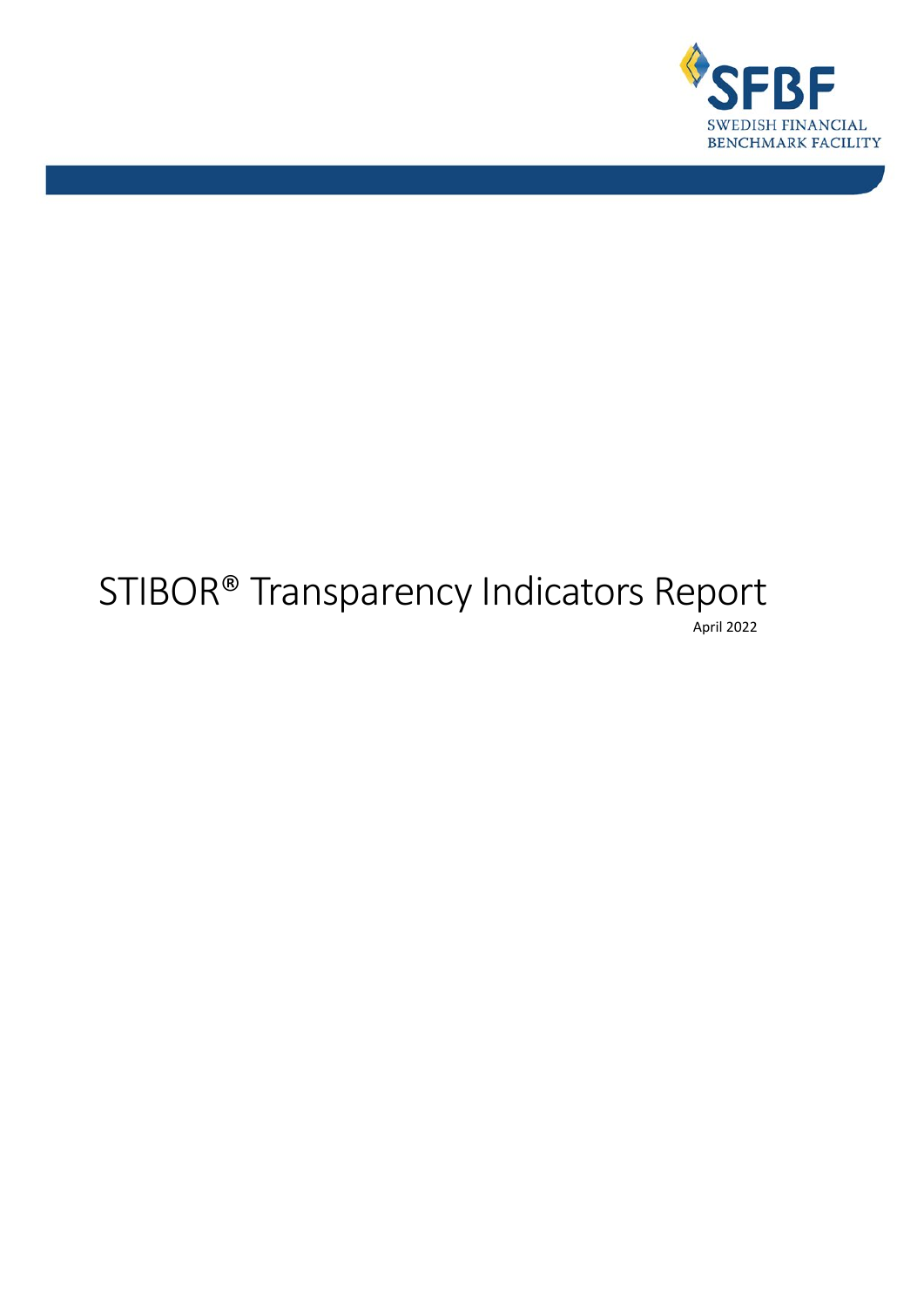

#### **Contents**

#### Disclaimer

Information within this document is provided for transparency and informational purposes only by the Swedish Financial Benchmark Facility, all rights reserved. The information is provided unaudited and for illustration purposes only. The document is not and should not be interpreted as or relied upon as financial, investment, legal, regulatory or any other form of advice, recommendation or assurance. The information provided within this report may not for any purposes be used as a benchmark.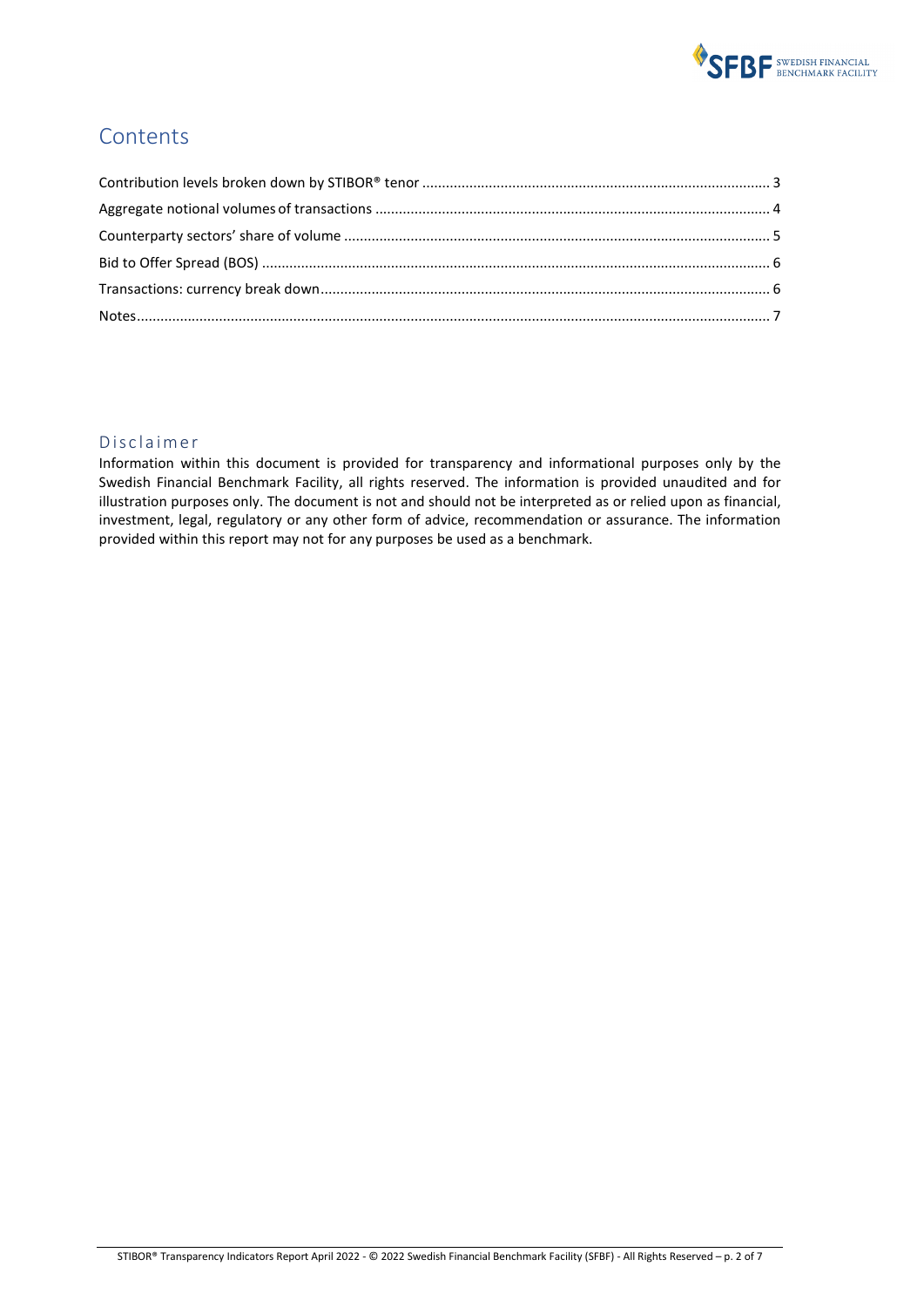

<span id="page-2-1"></span>

## <span id="page-2-0"></span>Contribution levels broken down by STIBOR tenor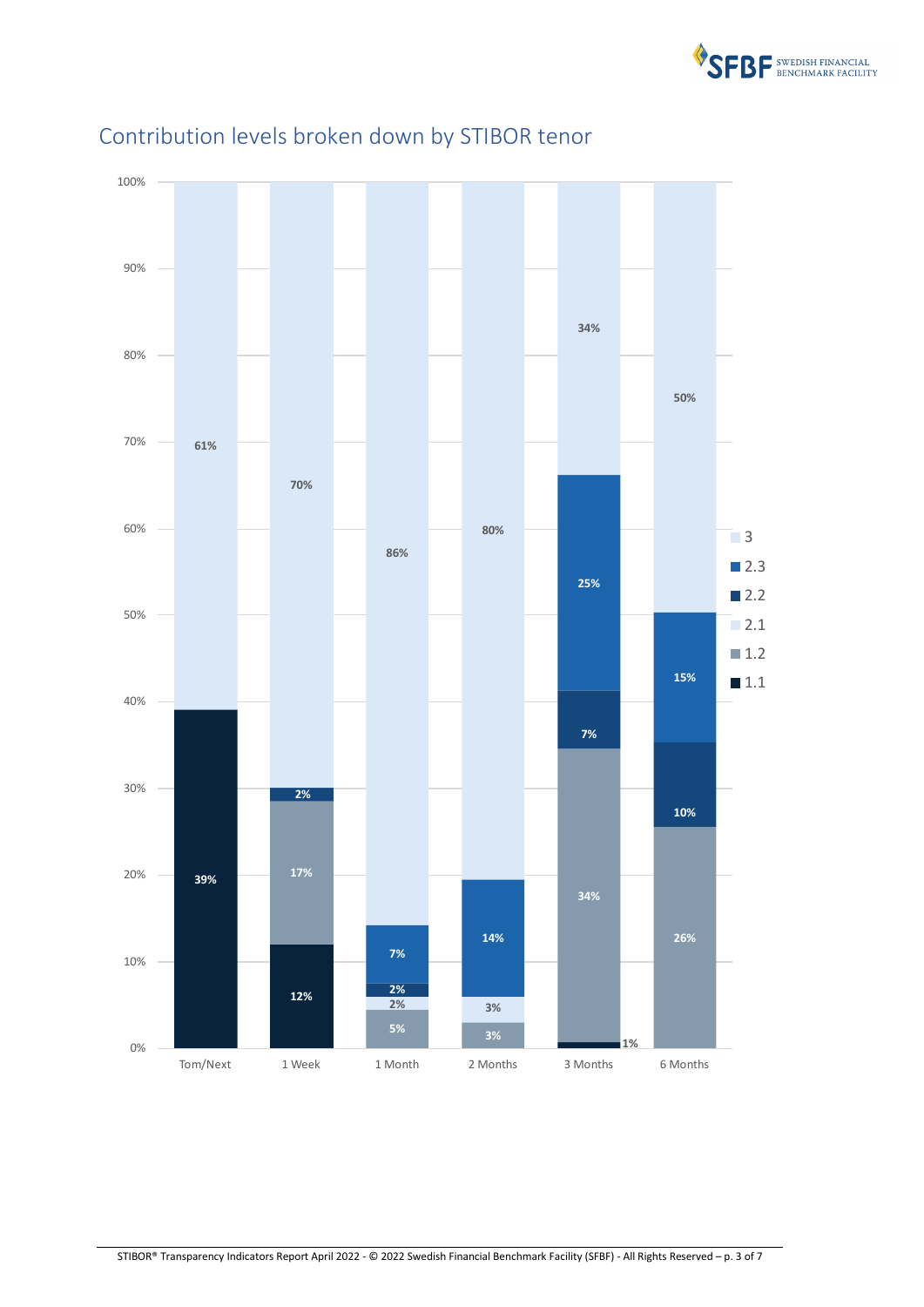

## Aggregate notional volumes of transactions

Aggregate notional volumes in mSEK<sup>[1](#page-3-0)</sup> of transactions used in the determination of STIBOR® (Level 1.1, 1.2 and Level 2.2). Total transactional volume during the period was 542 057 mSEK.



<span id="page-3-0"></span><sup>&</sup>lt;sup>1</sup> Transaction in foreign currency is converted to SEK (EUR, GBP and USD).

STIBOR® Transparency Indicators Report April 2022 - © 2022 Swedish Financial Benchmark Facility (SFBF) - All Rights Reserved – p. 4 of 7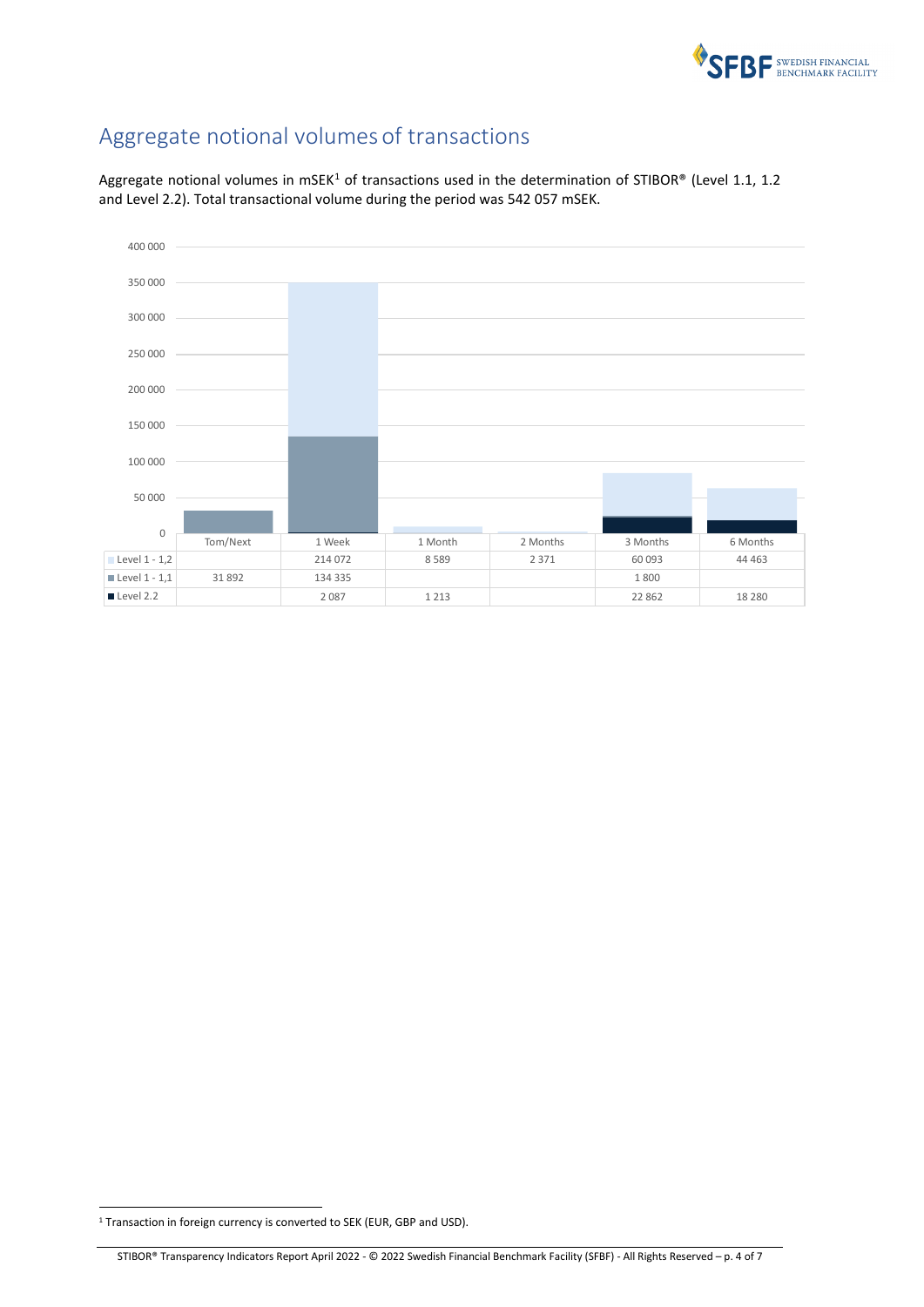

#### <span id="page-4-0"></span>Counterparty sectors' share of volume

The counterparty sectors' share of volume<sup>[2](#page-4-1)</sup> (%) used in the determination of STIBOR (Level 1.1., 1.2 and Level 2.2), broken down by tenor, during the period. The counterparty classification is based on the definitions of the European System of Accounts (ESA 2010).



- Money Market Funds (S123) Non-MMF Investment funds (S124)
- Other financial intermediaries (S125) Financial auxiliaries (S126)
- Captive financial institutions and money lenders (S127)  $\Box$  Insurance corporations (S128)
- Pension funds (S129)

<span id="page-4-1"></span><sup>&</sup>lt;sup>2</sup> Transaction in foreign currency is converted to SEK (EUR, GBP and USD).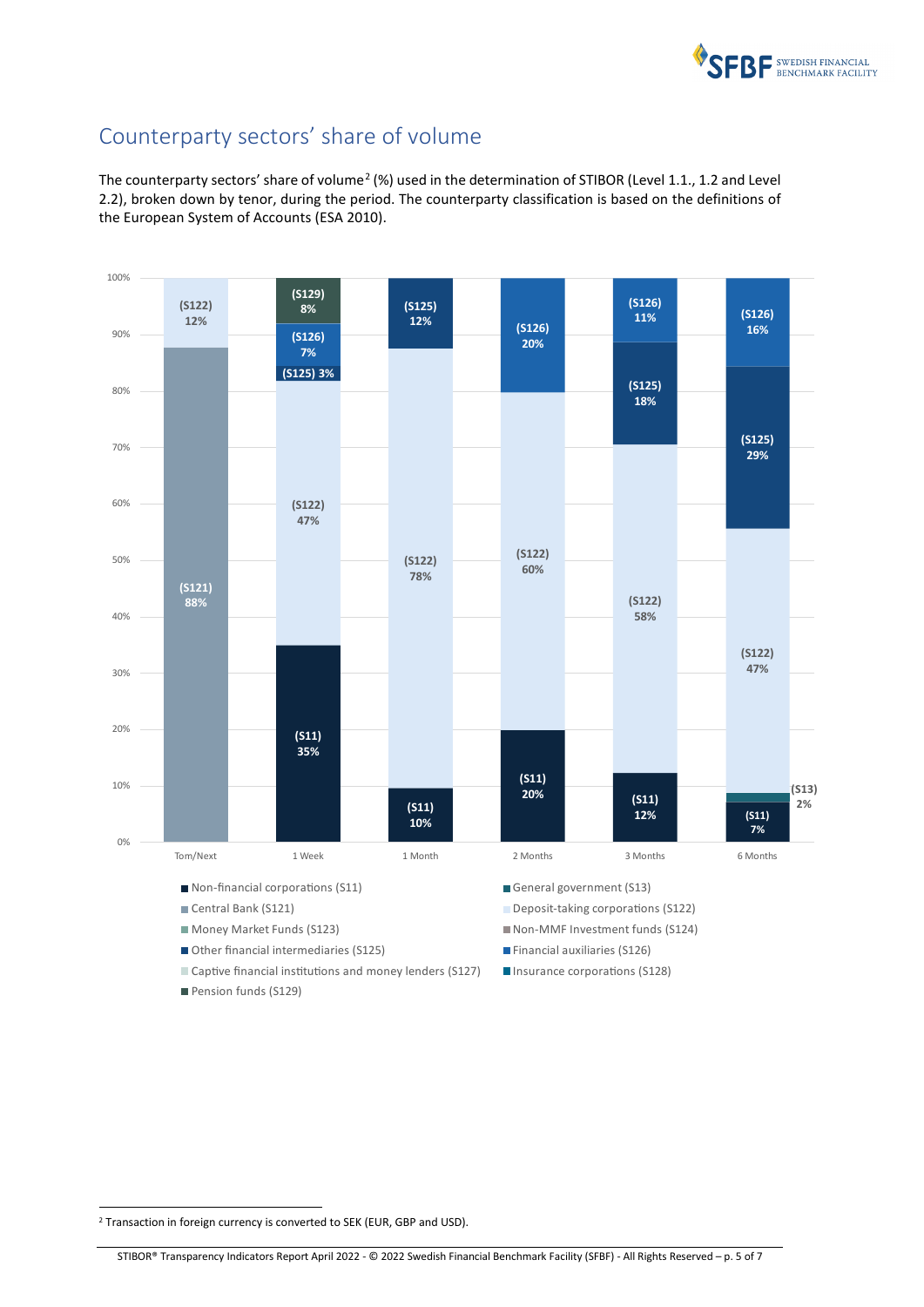

## <span id="page-5-0"></span>Bid to Offer Spread (BOS)

| <b>Period</b> | Number of     | Number of            | % Application of     | % Application of           |
|---------------|---------------|----------------------|----------------------|----------------------------|
|               | business days | <b>contributions</b> | <b>BOS by system</b> | <b>BOS by Panel Banks'</b> |
| Apr. 2022     | 19            | 798                  | 82%                  | 18%                        |

### <span id="page-5-1"></span>Transactions: currency break down

Currency denomination broken down by individual STIBOR tenor.